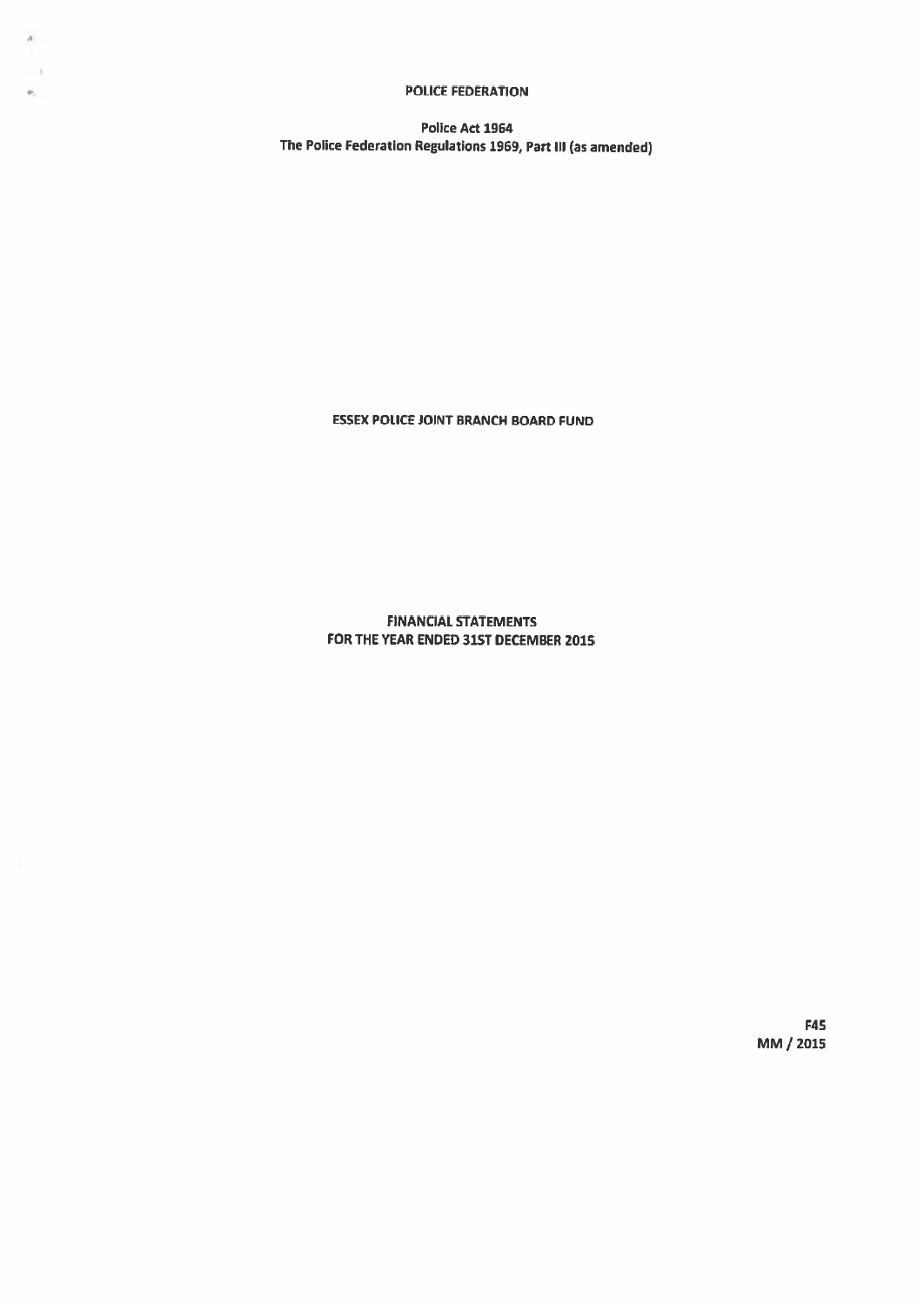### ESSEX POLICE JOINT BRANCH BOARD FUND

YEAR ENDED 3151 DECEMBER 2015

| <b>CHAIRMAN</b>  | M. Smith<br>Police Federation Office,<br>Police Headquarters,<br>82 Springfield Road<br>Chelmsford,<br>Essex. CM2 6JY                                                                                      |
|------------------|------------------------------------------------------------------------------------------------------------------------------------------------------------------------------------------------------------|
| <b>SECRETARY</b> | P. Suarez (Appointed 6 October 2015)<br>R. Montgomery (Resigned 6 October 2015)<br><b>Police Federation Office,</b><br>Police Headquarters,<br>82 Springfield Road<br>Chelmsford,<br>Essex. CM2 6JY        |
| <b>TREASURER</b> | P. Suarez (Appointed 6 October 2015)<br>R. Montgomery (Resigned 6 October 2015)<br><b>Police Federation Office,</b><br><b>Police Headquarters,</b><br>82 Springfield Road<br>Chelmsford,<br>Essex, CM2 6JY |
| <b>TRUSTEES</b>  | P. Suarez<br>D.Cook<br>P. Maleary<br>Police Federation Office,<br>Police Headquarters,<br>82 Springfield Road<br>Chelmsford,<br>Essex. CM2 6JY                                                             |
| <b>BANKERS</b>   | <b>Unity Trust Bank</b><br><b>Customer Service Centre</b><br><b>Nine Brindley Place</b><br>Birmingham B1 2HB                                                                                               |
| AUDITORS         | George Hay & Company,<br><b>Chartered Accountants &amp;</b><br><b>Statutory Auditors,</b><br>83 Cambridge Street,<br>Pimlico,<br>London.<br>SW1V 4PS                                                       |

 $\tilde{\Sigma}$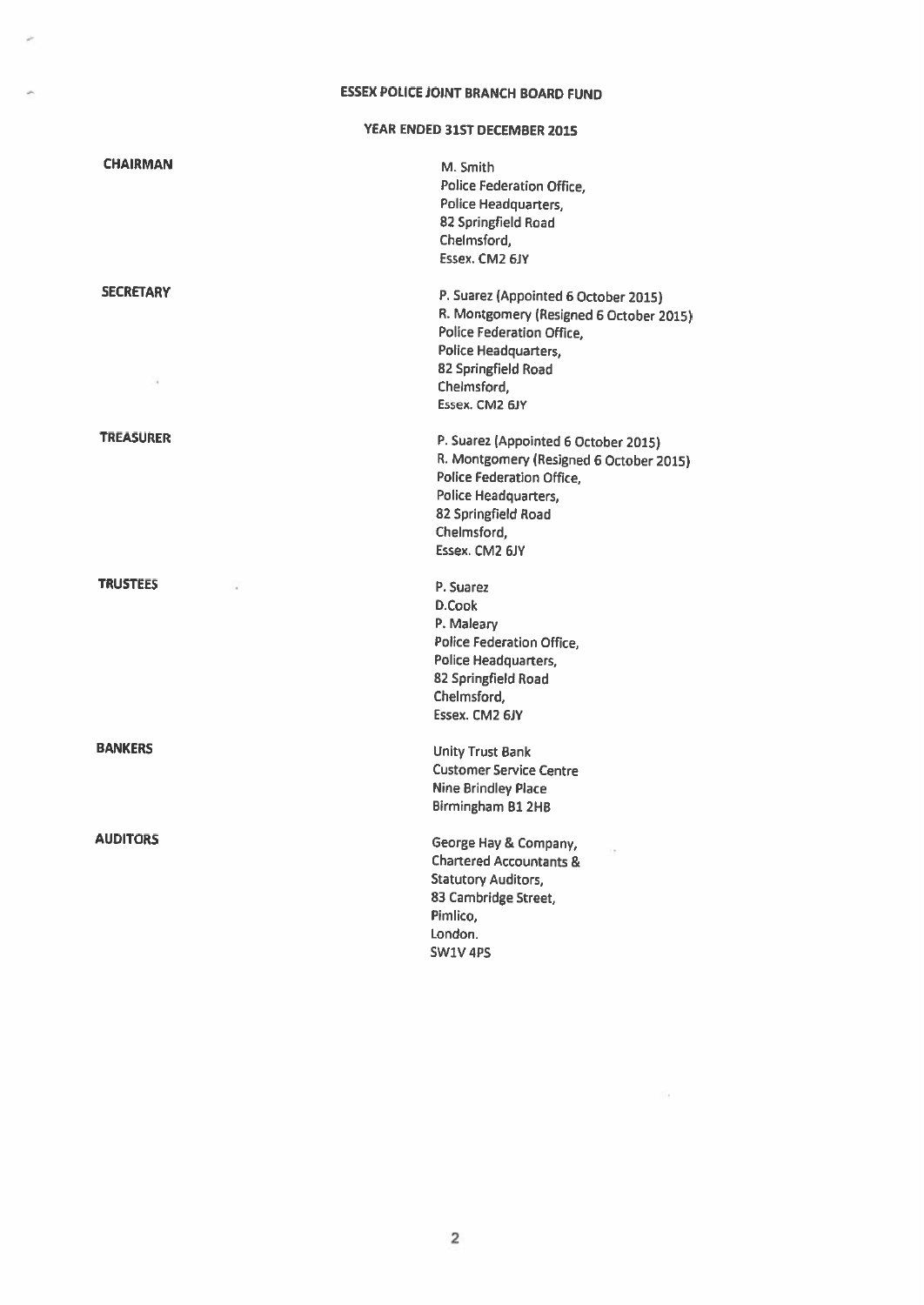### INDEPENDENT AUDITOR'S REPORT TO THE MEMBERS OF ESSEX POLICE JOINT BRANCH BOARD FUND

We have audited the financial statements of the Essex Police Joint Branch Board Fund for the year ended 31st December 2015, which comprise the Income and Expenditure Account, the Balance Sheet, and the related notes. The financial statements have been prepared under the requirements of the Police Federation Regulations and Fund Rules.

This report is made solely to the Fund's members, as a body. Our audit work has been undertaken so that we might state<br>to the Fund's members those matters we are required to state to them in an auditor's report and for no the fullest extent permitted by law, we do not accept or assume responsibility to anyone other than the Fund and the Fund's members as <sup>a</sup> body, for our audit work, for this report, or for the opinions we have formed.

### Respective responsibilities of the management committee and auditors

As explained more fully in the Statement of Management Committee's Responsibilities set out in the notes to the financial<br>statements the management committee are responsible for the preparation of the financial statements satisfied that they fairly reflect the state of the Fund's affairs as at 31st December 2015 and of its results for the year then ended.

Our responsibility is to audit and express an opinion on the financial statements in accordance with applicable law and International Standards on Auditing (UK and Ireland). Those standards require us to comply with the Auditing Practices Board's Ethical Standards for Auditors.

### Scope of the audit of the financial statements

An audit involves obtaining evidence about the amounts and disclosures in the financial statements sufficient to give<br>reasonable assurance that the financial statements are free from material misstatement, whether caused b This includes an assessment of: whether the accounting policies are appropriate to the Fund's circumstances and have been consistently applied and adequately disclosed; the reasonableness of significant accounting estimates made by the management committee; and the overall presentation of the financial statements.

### Opinion on financial statements

In our opinion the financial statements:

- - fairly reflect the state of the Fund's affairs as at 31st December <sup>2015</sup> and of its results for the year then ended;
- have been properly prepared in accordance with the measurement principles of United Kingdom Generally Accepted Accounting Practice; and
- have been prepared in accordance with the Police Federation Regulations and Fund Rules.

#### Other Matters

The financial statements for the year ended 31st December <sup>2015</sup> includes all funds raised for the purpose of the Joint Branch Board Fund in accordance with Regulation <sup>2</sup> Police Federation (Amendment) Regulations 2015.

 $Signed: 1$ 

George Hay & Company, Chartered Accountants & Statutory Auditors 83 Cambridge Street, Pimlico, London. SW1V4PS Dated: D!LL..JQ//'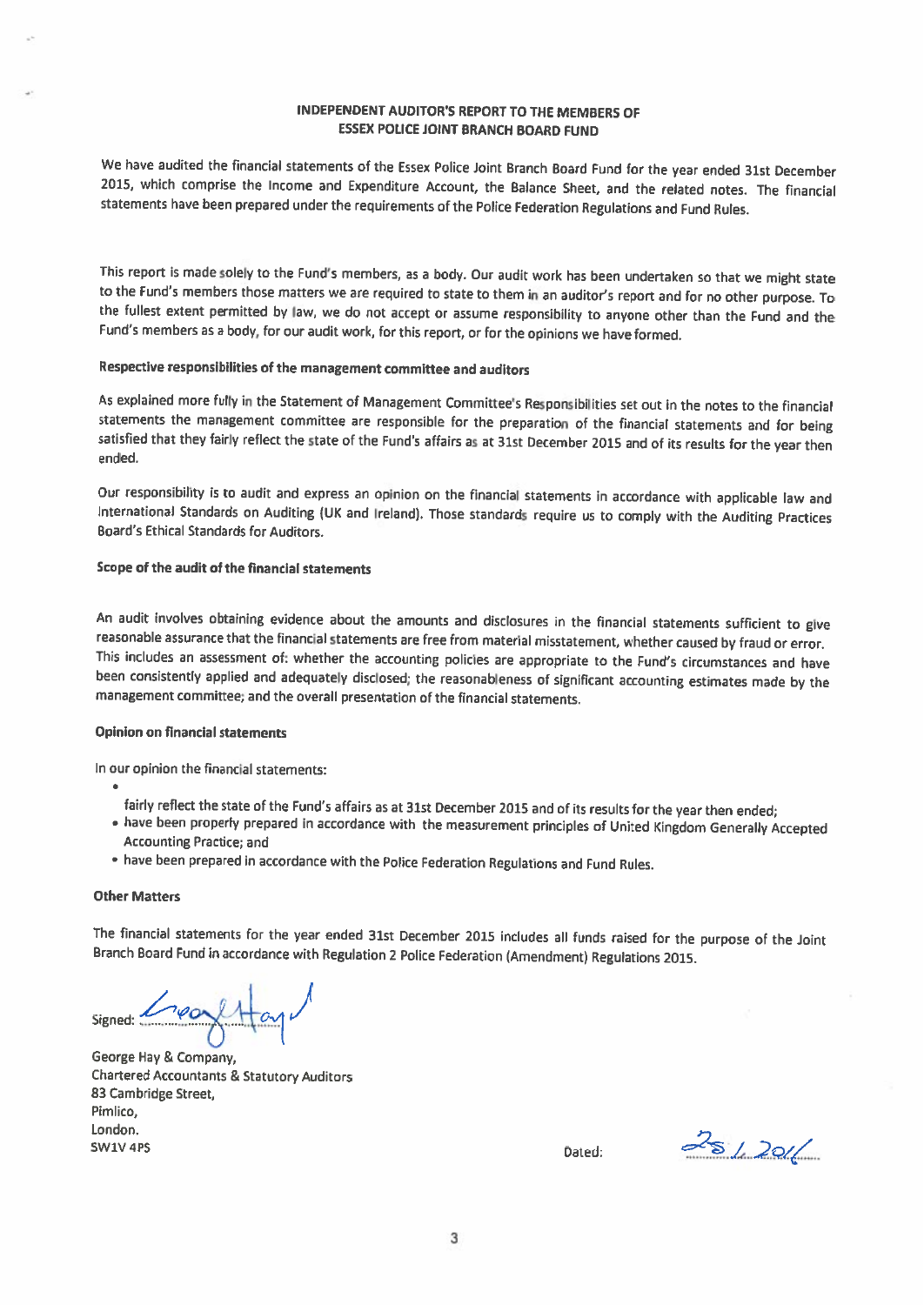### ESSEX POLICE JOINT BRANCH BOARD FUND

L.

### INCOME AND EXPENDITURE ACCOUNT FOR THE YEAR ENDED 31ST DECEMBER 2015

|                                                             | $(01.01.15 -$ | $(01.04.15 -$ | 2015      | 2014      |
|-------------------------------------------------------------|---------------|---------------|-----------|-----------|
| <b>INCOME</b>                                               | 31.03.15)     | 31.12.15)     |           |           |
| <b>Weekly Subscriptions</b>                                 |               |               |           |           |
| Constables                                                  | 150,106       | 437,345       | 587,451   | 626,245   |
| Sergeants                                                   | 32,090        | 92,362        | 124,452   | 124,978   |
| Inspectors                                                  | 12,797        | 38,283        | 51,080    | 56,882    |
|                                                             |               |               | 762,983   | 808,105   |
|                                                             | $(01.01.15 -$ | $(01.04.15 -$ |           |           |
| Less: Payable to Central/Joint Committee                    | 31.03.15      | 31.12.15      |           |           |
| Constables                                                  | 105,074       |               | 105,074   | 438,371   |
| Sergeants                                                   | 22,463        |               | 22,463    | 87,485    |
| Inspectors                                                  | 8,958         |               | 8,958     | 39,817    |
| <b>Joint Central Committee</b>                              |               | 397,593       | 397,593   |           |
|                                                             |               |               | 534,088   | 565,673   |
| <b>TOTAL NET INCOME</b>                                     |               |               | 228,895   | 242,432   |
| Less: ADMINISTRATIVE EXPENSES (Note 1)                      |               |               | 321,713   | 250,196   |
|                                                             |               |               |           |           |
| (DEFICIT) OF SUBSCRIPTION INCOME<br><b>OVER EXPENDITURE</b> |               |               | (92, 818) | (7, 764)  |
| Add: Other Income - (Note 1.1)                              |               |               |           |           |
| Bank Interest (gross)                                       |               |               | 1,466     | 2,511     |
| <b>Commission income</b>                                    |               |               | 3,592     | 4,848     |
| <b>Administration charges</b>                               |               |               | 25,392    | 25,949    |
|                                                             |               |               |           |           |
| (DEFICIT) / SURPLUS FOR THE YEAR                            |               |               | (62, 368) | 25,544    |
| <b>ACCUMULATED FUND BROUGHT FORWARD</b>                     |               |               | 1,307,153 | 1,281,609 |
| <b>ACCUMULATED FUND CARRIED FORWARD</b>                     |               |               | 1,244,785 | 1,307,153 |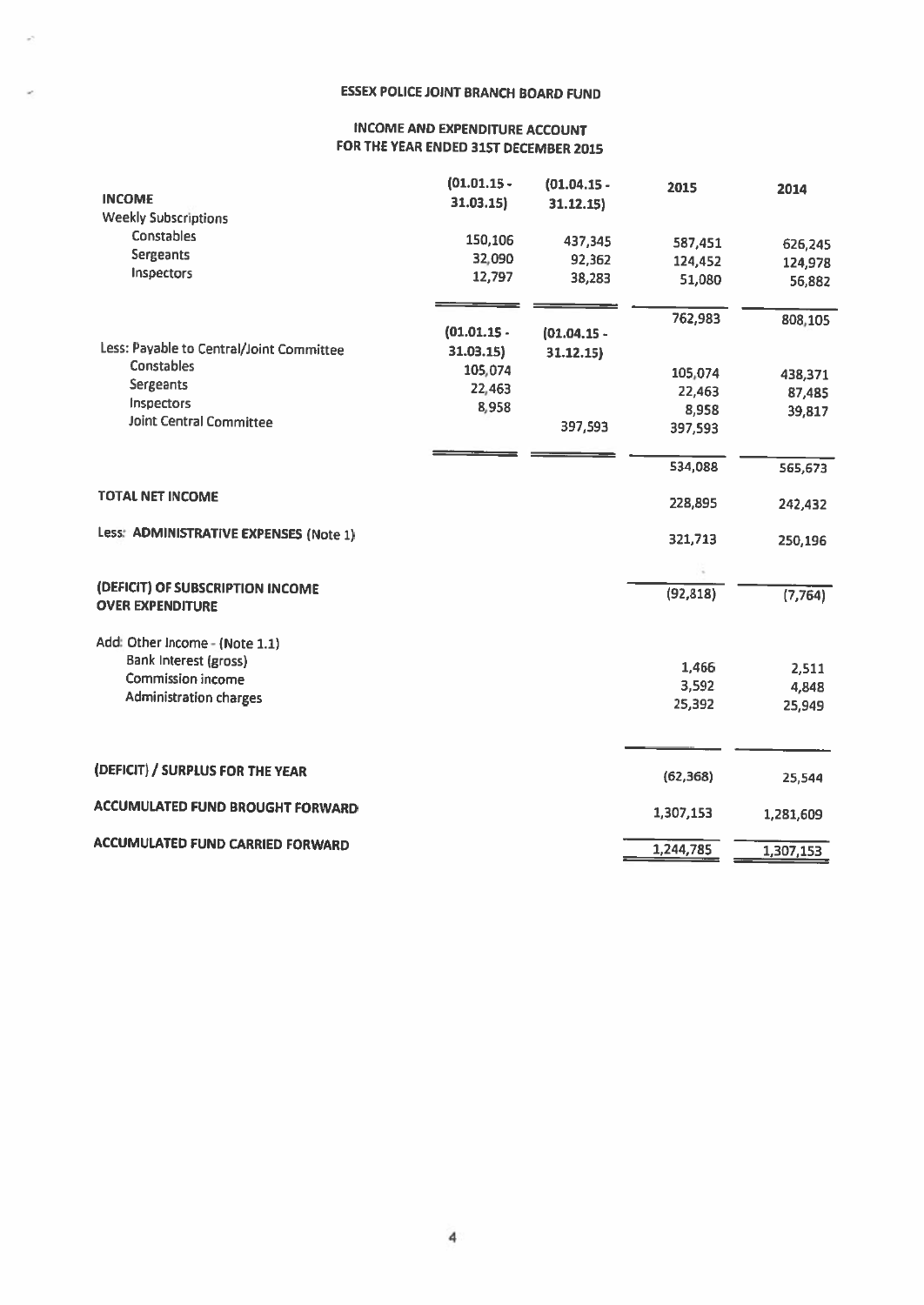### ESSEX POLICE JOINT BRANCH BOARD FUND

### BALANCE SHEET AS AT 31ST DECEMBER 2015

|                                                       |         | Accumulated  | 2015            | 2014      |
|-------------------------------------------------------|---------|--------------|-----------------|-----------|
|                                                       |         | Depreciation |                 |           |
|                                                       |         |              | <b>Net Book</b> |           |
|                                                       | Cost    | Revaluation/ | Value           |           |
| <b>FIXED ASSETS</b>                                   |         | Impairment   |                 |           |
| <b>Furniture and Fittings</b>                         |         |              |                 |           |
| <b>Computer Equipment</b>                             | 47,102  | 27,754       | 19,348          | 21,564    |
| Freehold property                                     | 45,368  | 27,215       | 18,153          | 27,229    |
|                                                       | 649,947 |              | 649,947         | 649,947   |
|                                                       | 742,417 | 54,969       | 687,448         | 698,740   |
| <b>CURRENT ASSETS</b>                                 |         |              |                 |           |
| Cash at Bank and in Hand                              |         | 589,041      |                 | 669,659   |
| <b>Stock</b>                                          |         | 5,383        |                 | 3,903     |
| <b>Debtors</b>                                        |         | 10,971       |                 | 16,791    |
|                                                       |         |              |                 |           |
|                                                       |         | 605,395      |                 | 690,353   |
| Less:<br><b>CURRENT LIABILITIES</b>                   |         |              |                 |           |
| Contributions due to Joint/Central Committee (Note 4) |         |              |                 |           |
| <b>Corporation Tax</b>                                |         | 39,688       |                 | 71,272    |
| <b>Sundry Accrued Expenses</b>                        |         | 8,370        |                 | 741       |
|                                                       |         |              |                 | 9,927     |
|                                                       |         | 48,058       |                 | 81,940    |
|                                                       |         |              |                 |           |
| <b>NET CURRENT ASSETS/(LIABILITIES)</b>               |         |              |                 |           |
|                                                       |         |              | 557,337         | 608,413   |
| TOTAL ASSETS LESS CURRENT LIABILITIES                 |         |              |                 |           |
|                                                       |         |              | 1,244,785       | 1,307,153 |
|                                                       |         |              |                 |           |
| <b>NET ASSETS</b>                                     |         |              | 1,244,785       | 1,307,153 |
|                                                       |         |              |                 |           |
| <b>REPRESENTED BY</b>                                 |         |              |                 |           |
| <b>Accumulated Fund</b>                               |         |              | 1,244,785       | 1,307,153 |
|                                                       |         |              |                 |           |
|                                                       |         |              |                 |           |
|                                                       |         |              | 1,244,785       | 1,307,153 |

We certify that we have fully complied with the Regulation 2 Police Federation (Amendment) Regulations 2015 and disclosed in the F45 all funds of which we are a beneficiary. We understand that failure to comply with this R

| Signed<br><b>CHAIRMAN</b>           |
|-------------------------------------|
| Signed<br><b>TREASURER</b>          |
| 25/01/16<br>Date accounts approved: |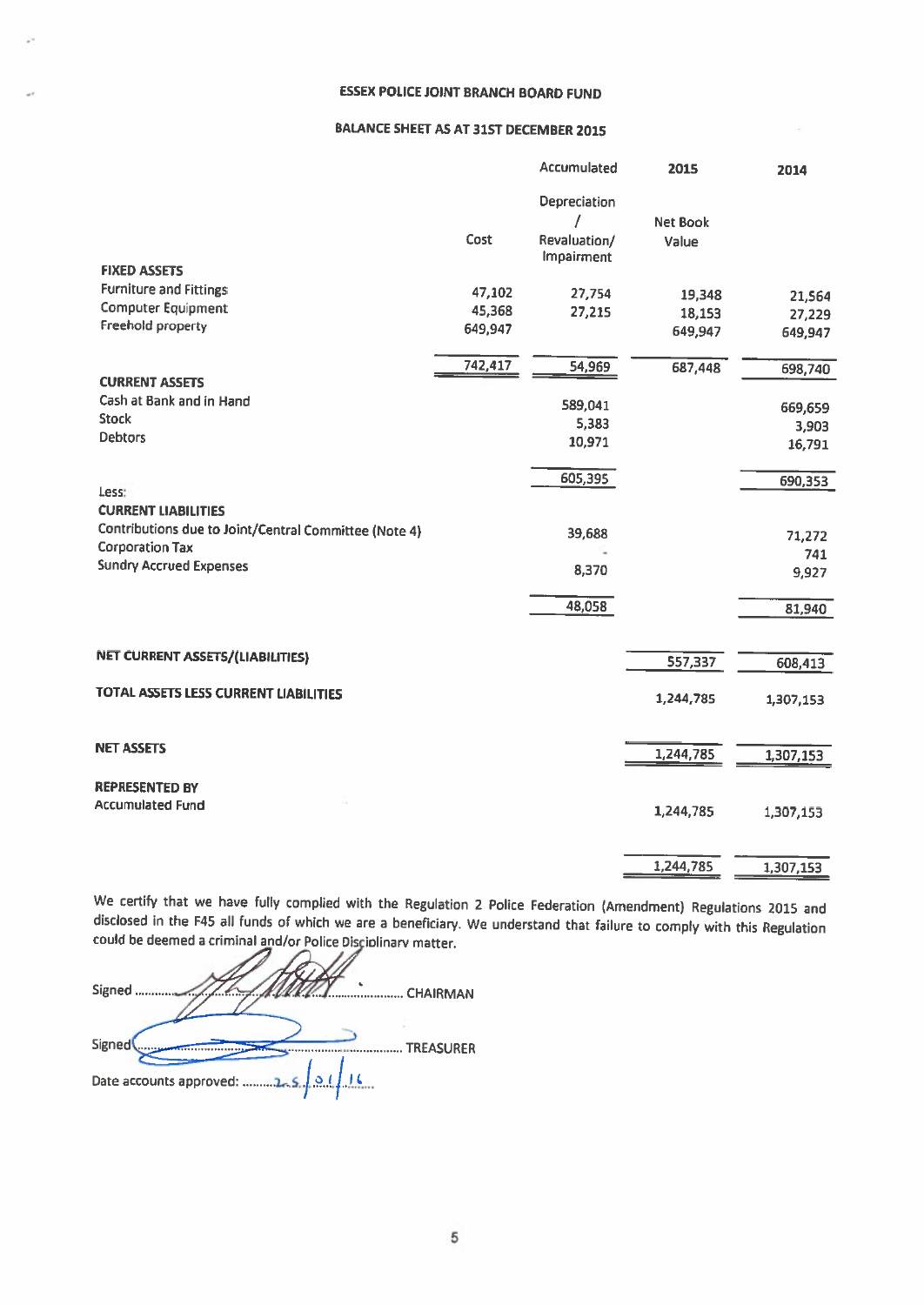### ESSEX POLICE JOINT BRANCH BOARD FUND NOTES TO THE FINANCIAL STATEMENTS FOR THE YEAR ENDED 31ST DECEMBER 2015

ý,

ç.

| 1. | <b>ADMINISTRATIVE EXPENSES</b>                       | 2015           | 2014    |
|----|------------------------------------------------------|----------------|---------|
|    |                                                      |                |         |
|    | <b>Annual Conference</b>                             | 5,298          | 4,341   |
|    | <b>Audit and Accountancy Charges</b>                 | 3,969          | 3,780   |
|    | <b>Bank Charges</b>                                  | 176            | 162     |
|    | <b>Clerical Assistance and Social Security Costs</b> | 61,850         | 62,145  |
|    | <b>Computer Consumables</b>                          | 7,619          | 5,222   |
|    | <b>Corporation Tax</b>                               | $\sim$         | 822     |
|    | Depreciation                                         | 12,491         | 13,827  |
|    |                                                      |                |         |
|    | Donations:                                           |                |         |
|    | Ian Dibell Memorial Fund                             |                | 1,000   |
|    | <b>Unity Tour</b>                                    |                | 100     |
|    | Poppy Wreaths                                        |                | 45      |
|    | <b>Essex Retired Police Dogs Fund</b>                | 650            |         |
|    | <b>WLDF Donation</b>                                 | 200            |         |
|    | Police memerial collection                           | 10             |         |
|    |                                                      |                |         |
|    | Honoraria                                            | 42,001         | 40,072  |
|    | Insurance                                            | 4,126          | 2,939   |
|    | <b>Meeting Expenses</b>                              | 14,060         | 15,501  |
|    | Out of Pocket Expenses                               | 594            | 720     |
|    | Postage, Printing and Stationery                     | 4,016          | 2,523   |
|    | <b>Repairs and Maintenance</b>                       | 3,362          | 906     |
|    | <b>Sundry Expenses</b>                               | 4,425          | 3,838   |
|    | Telephone                                            | 4,066          | 5,305   |
|    | <b>Travelling</b>                                    | 10,025         | 10,923  |
|    | <b>Subsistence (Meal Expenses)</b>                   | 3,036          | 2,766   |
|    | Hospitality                                          | 1,682          | 2,751   |
|    | <b>Other Expenses:</b>                               |                |         |
|    | <b>Communication Centre-Media costs</b>              |                |         |
|    | <b>Clerical Assistants Pension Contributions</b>     | 94,785         | 35,438  |
|    | <b>Premises Costs</b>                                | 13,959         | 13,524  |
|    | <b>Presentation and Retirement Gifts</b>             | 17,583         | 10,640  |
|    | <b>Professional Charges</b>                          | 819            | 1,327   |
|    | <b>Training Costs</b>                                | 7,511<br>3,400 | 3,793   |
|    |                                                      |                | 7,430   |
|    | TOTAL AS PER INCOME AND EXPENDITURE ACCOUNT          | 321,713        | 250,196 |
|    |                                                      |                |         |
|    |                                                      | 2015           | 2014    |
|    | <b>L1 OTHER INCOME</b>                               |                |         |
|    | <b>Bank Interest (gross)</b>                         | 1,466          | 2,511   |
|    | Profits/(loss) from mailshots and commissions        | 3,592          | 4,848   |
|    | <b>Administration charges</b>                        | 25,392         | 25,949  |
|    |                                                      |                |         |
|    | TOTAL AS PER INCOME AND EXPENDITURE ACCOUNT          | 30,450         | 33,308  |
|    |                                                      |                |         |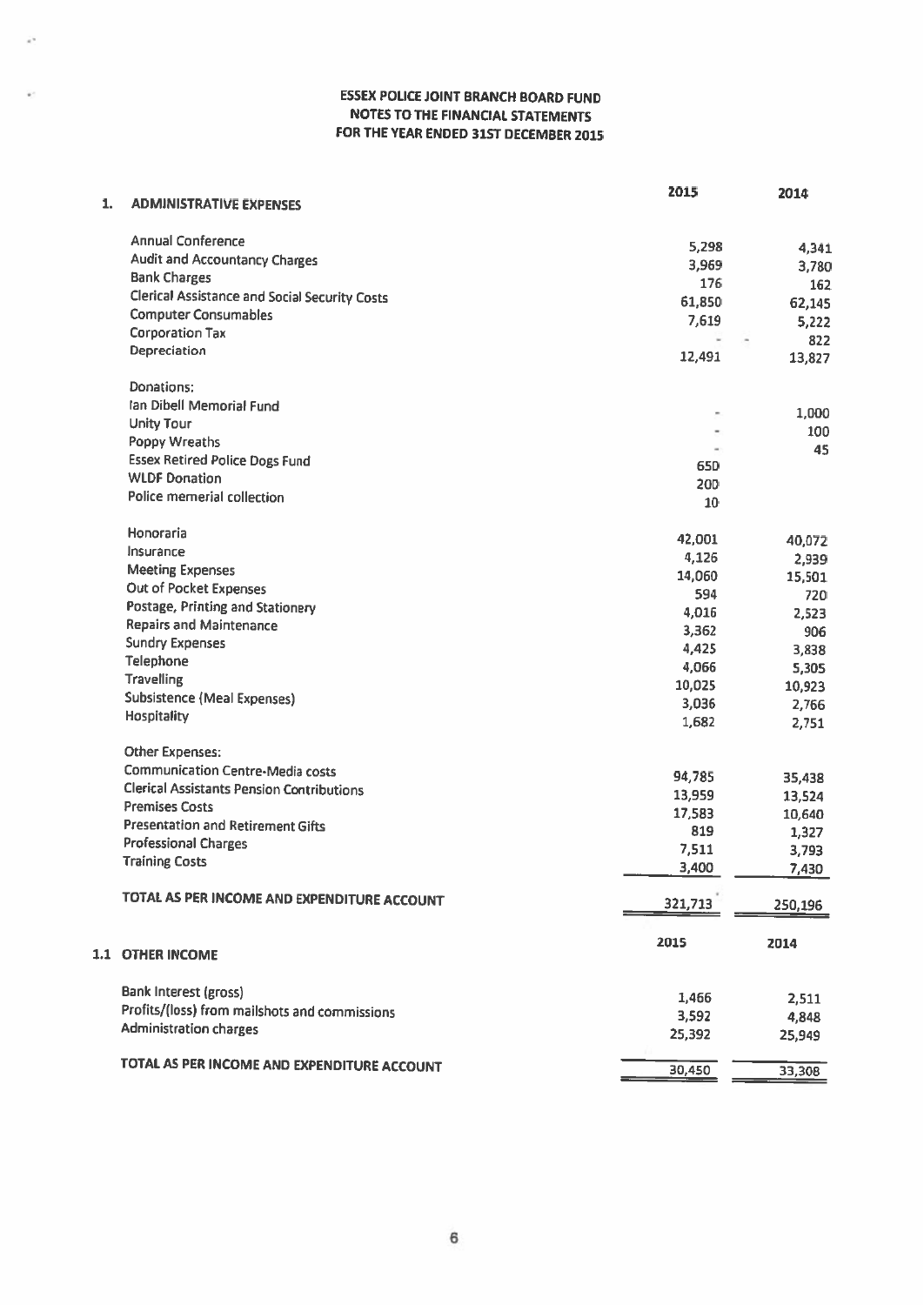### ESSEX POLICE JOINT BRANCH BOARD FUND NOTES TO THE FINANCIAL STATEMENTS FOR THE YEAR ENDED 31ST DECEMBER 2015

### 2. ACCOUNTING POLICIES

### A. Accounting Convention

The financial statements have been prepared under the historic cost convention.

#### B. Income

Income is primarily derived from subscriptions collected from the Funds members.

Other income sources may include rental/investment income and income generated from providing member services.

#### C. Expenditure

Expenditure is shown inclusive of Value Added Tax.

#### D. Depreciation

Depreciation has been calculated at rates required to write off the relevant assets over their anticipated lives.

The applicable annual rates are:

| <b>Furniture and Fittings</b> | $-15%$ reducing balance basis |
|-------------------------------|-------------------------------|
| <b>Computer Equipment</b>     | $-25%$ straight line basis    |
| <b>Other Assets</b>           | $-25%$ reducing balance basis |
| Property - freehold property  | - Not depreciated             |

#### E. Taxation

Provision is made for Corporation Tax in respect of the Fund's liability to taxation on investment income, capital gains and income derived from third party transactions.

### F. Investments (if applicable)

Investments are shown in the financial statements at cost less provision for impairment in value.

### 3. STATEMENT OF MANAGEMENT COMMITTEE'S RESPONSIBILITIES

Regulation 18(2) of The Police Federation Regulations (as amended) requires the Committee, in relation to Federation funds held by it, to keep accounts showing all monies received or paid out and to cause the financial statements for each year to be audited by an independent auditor. In causing the financial statements to be prepared, the Committee is required to:

- Select suitable accounting policies and apply them consistently.
- Make judgements and estimates that are reasonable and prudent.
- Ensure that the financial statements are prepared on the going concern basis unless it is appropriate to presume otherwise.

The Committee is responsible for keeping adequate accounting records and also is responsible for safe-guarding the assets of the Fund and hence for taking reasonable steps for the prevention and detection of fraud and other irregularities.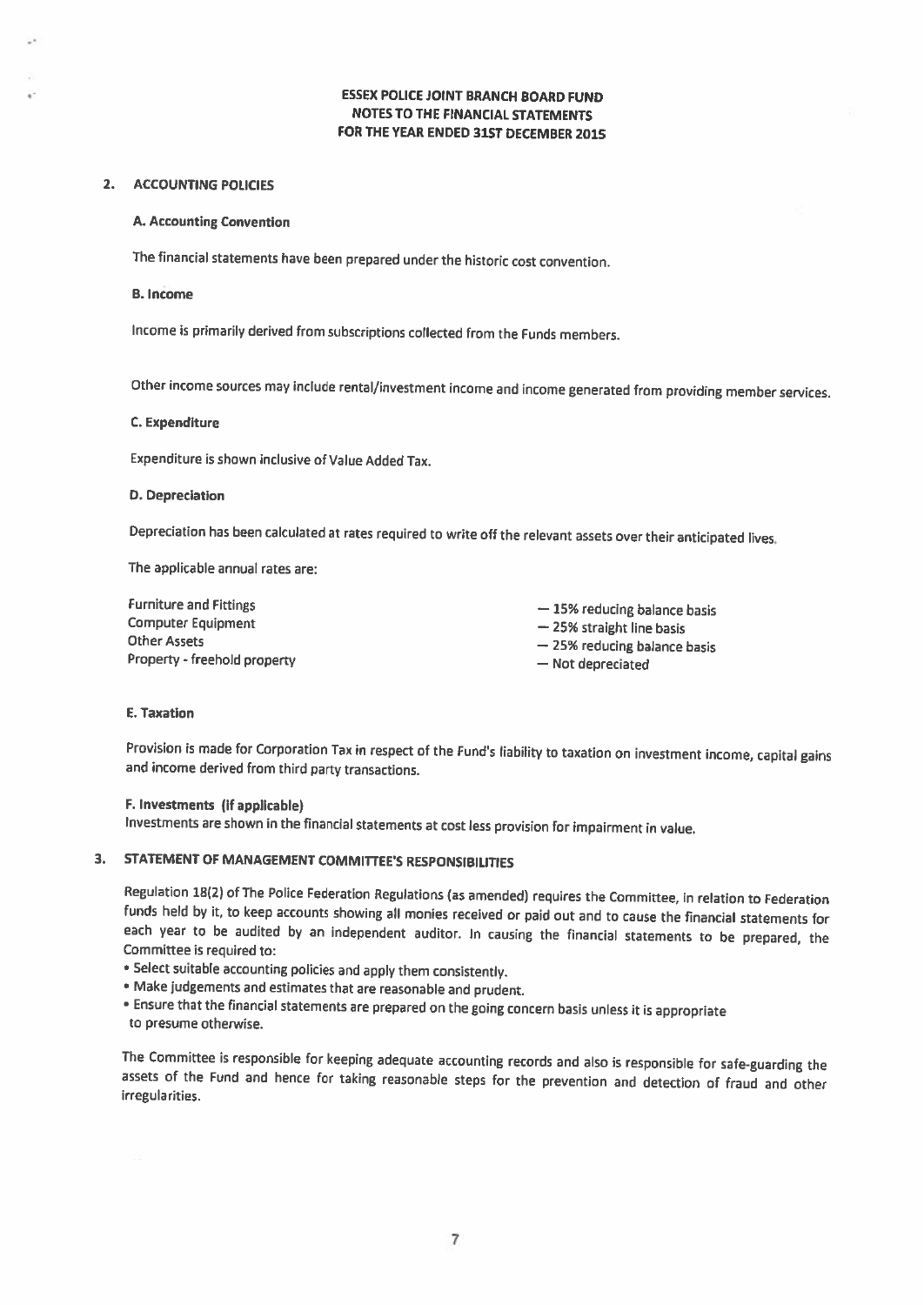### NOTES TO THE FINANCIAL STATEMENTS FOR THE YEAR ENDED 31ST DECEMBER 2015

# 4a. CONTRIBUTIONS DUE TO/(FROM) CENTRAL COMMITtEES (TO 31ST MARCH 2015)

|                                                                                  |                                              | 2015   | 2014   |
|----------------------------------------------------------------------------------|----------------------------------------------|--------|--------|
|                                                                                  | <b>Constables</b>                            | 6,074  | 42,370 |
|                                                                                  | Sergeants                                    | 4,462  | 15,485 |
|                                                                                  | Inspectors                                   | 2,358  | 13,417 |
|                                                                                  |                                              | 12,894 | 71,272 |
| 4Ь.<br>CONTRIBUTIONS DUE TO/(FROM) JOINT CENTRAL COMMITTEE (FROM 15T APRIL 2015) |                                              |        |        |
|                                                                                  | Contributions due to Joint Central Committee | 26,794 |        |
|                                                                                  | Total contributions due                      | 39,688 | 71.272 |

## 5. CONTRIBUTING AND NON CONTRIBUTING MEMBERS AT 31ST DECEMBER <sup>2015</sup>

|                                      | No. of Contributing<br><b>Members</b> |       | No. of Non Contributing<br>Members |      | Others* |      |
|--------------------------------------|---------------------------------------|-------|------------------------------------|------|---------|------|
|                                      | 2015                                  | 2014  | 2015                               | 2014 | 2015    | 2014 |
| Cadets                               |                                       |       |                                    |      |         |      |
| Constables                           | 2,295                                 | 2,440 | 38                                 | 42   |         |      |
| <b>Sergeants</b><br>Inspectors/Chief | 472                                   | 493   | 8                                  | 8    |         |      |
| Inspectors                           | 198                                   | 226   |                                    |      |         |      |
|                                      | 2,965                                 | 3.159 | 47                                 | 51   |         |      |

'This column refers to those members who are non contributors by virtue of receiving no pay, being on unpaid maternity leave or serving officers on career breaks. (JBB Circular 53/96 refers)